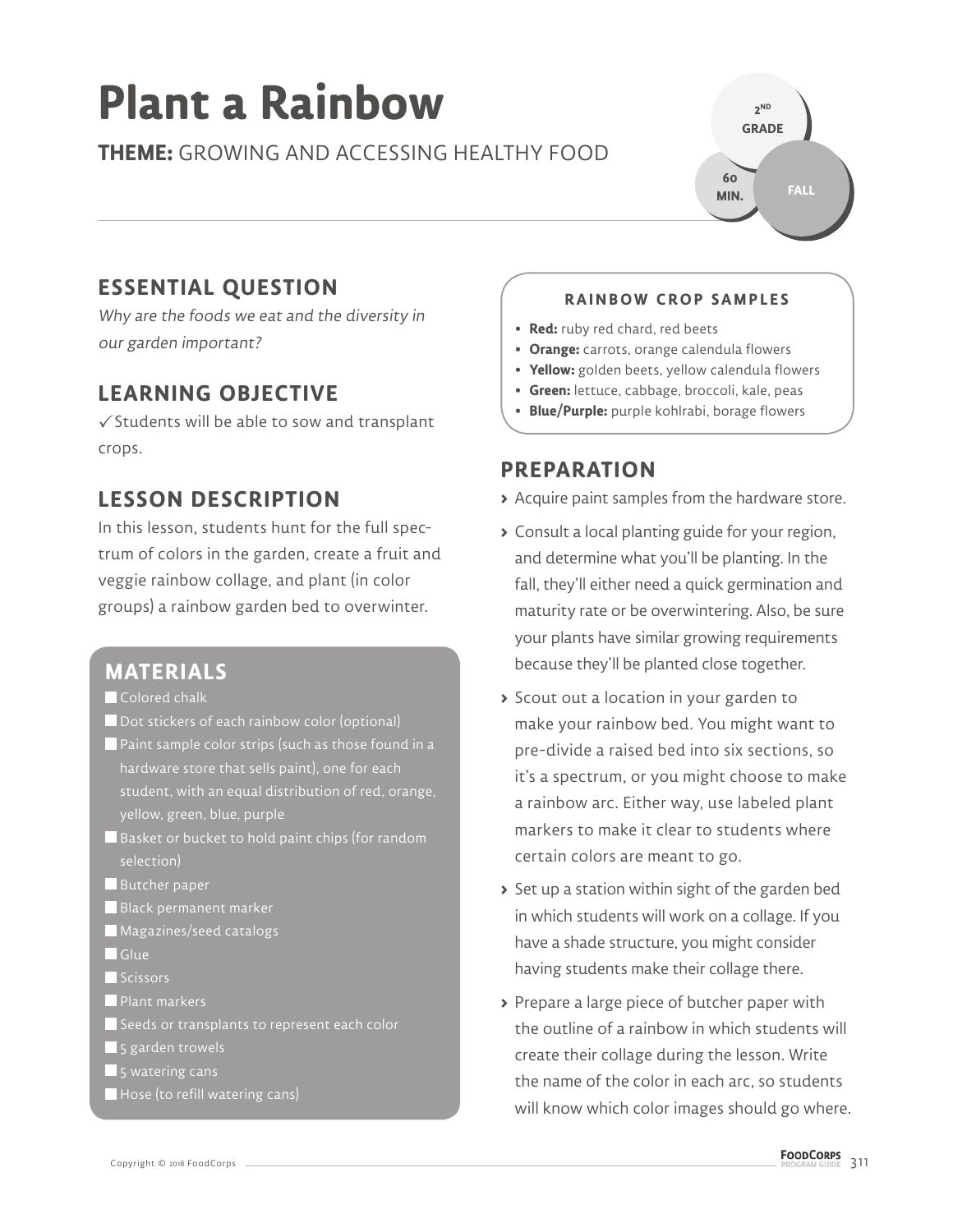**>** Using chalk, draw a rainbow spectrum in a circle outside on the pavement where you will gather your class. If you don't have any paved space, make a sign for each color to set out on the ground. This is how you'll ultimately divide students into groups.

## **ACTION STEPS**

**1. Rainbow Hunt:** Gather students in a circle and explain, Today we'll be planting a rainbow in the garden, but first we're going to see how many different colors of the rainbow we can find already in our garden. Show students your array of paint samples, and explain that each student will pick one at random and then try to find an exact match of that color from a plant in the garden. Demonstrate how to use two hands to pick the leaf, flower, or fruit that they find, and remind them to either ask before picking, or set a rule that they can only pick if there are least ten others growing. Share the callback strategy you'll use, and remind students to stay where you can see them. Have each student pick one paint sample at random, and let them know they'll have five minutes to hunt for a color match and bring it back to the circle. **(10 min.)**



**2. Sharing:** Call students back together, and have them place their plant on top of their paint sample in the space with their color on the ground. Once they're standing with their color group, explain, This will be your group for the rest of the activity. You might want to pass out dot stickers with their colors so students remember throughout the lesson, and you can easily keep track of who's in each group. Have students rotate clockwise around the circle to observe and admire each of the plant and paint sample matches their fellow classmates found. Ask, What does this tell us about our garden? **(10 min.)**

**3. Explain the Activity:** Say, When we eat all different kinds and colors of fruits and vegetables, it's really good for us. It's a way to make sure we're getting all the different vitamins we need. It's also really good for our garden if we plant a variety of vegetables. Show students the spectrum of seeds or transplants you've brought for them to plant, and review tool safety. **(5 min.)**

**4. Making a Rainbow Collage:** Explain that each group will take a turn to come up and plant, but while they're waiting for their turn, they'll be creating a rainbow collage of fruits and veggies. Show students the butcher paper you've prepared for their collage. Have students work on the collage according to their color group. **(25 min.)**

**5. Planting by Color:** Call up students by color. Demonstrate how to transplant the starts or sow the seeds that the group will be planting. Remind students to stay in the designated spot for their color and to be mindful of newly planted seeds and starts. Have students water their seed or plant and then send them back to work on the collage. **(5 min. for each group)**